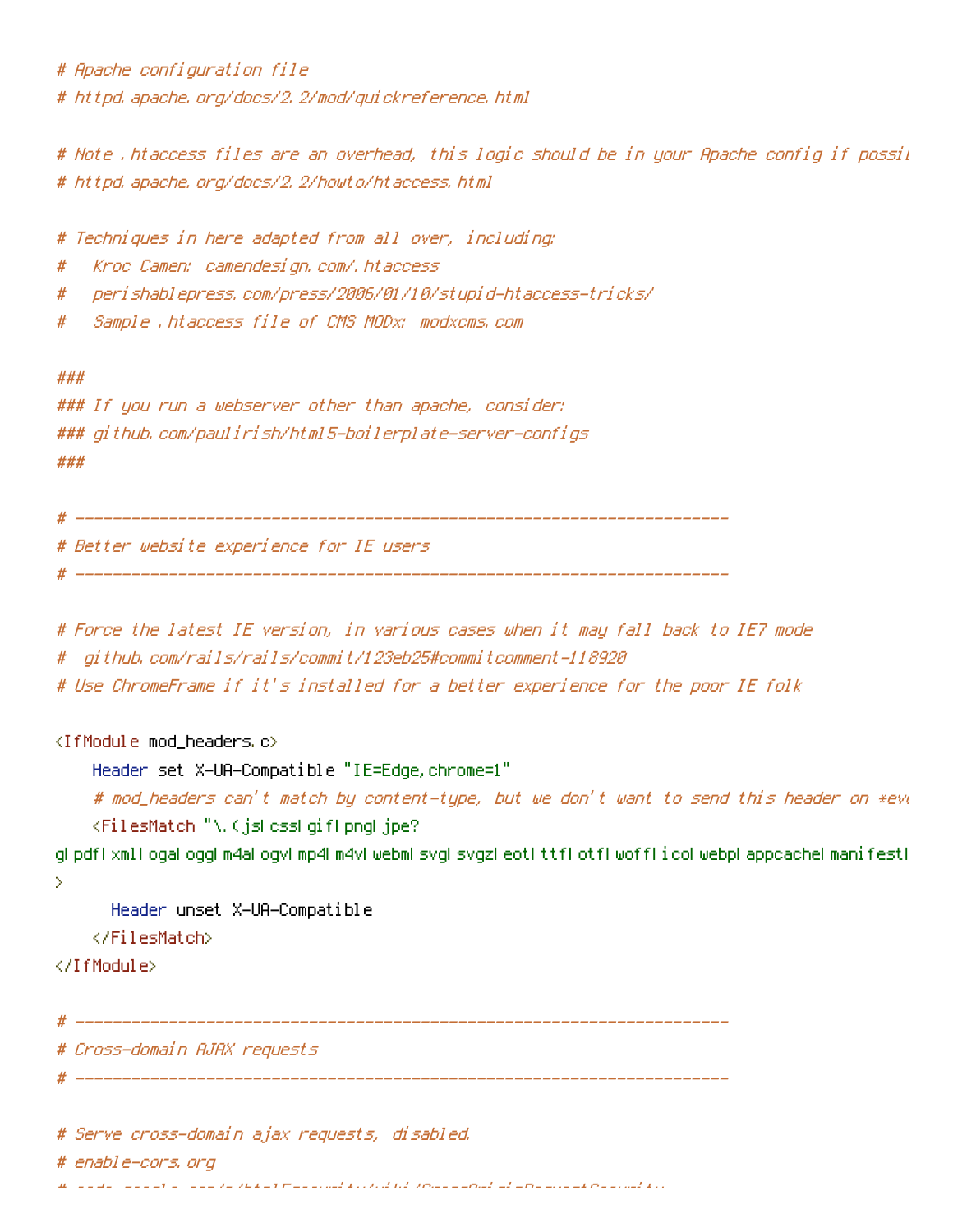# code, google, com/p/ntml5security/wiki/urossuriginkequest5ecurity

 $#$ <IfModule mod\_headers.c>  $#$ " Header set Access-Control-Allow-Origin "\*" #  $\langle$ /IfModule $\rangle$ # Webfont access # Allow access from all domains for webfonts, # Alternatively you could only whitelist your # subdomains like "subdomain, example, com", <FilesMatch "\.(ttflttclotfleotlwofflfont.css)\$"> <IfModule mod headers.c> Header set Access-Control-Allow-Origin "\*" </IfModule> </FilesMatch> # Proper MIME type for all files # JavaScript Mormalize to standard type (it's sniffed in IE anyways)  $#$ tools.ietf.org/html/rfc4329#section-7.2 # AddType application/javascript js. # Audio AddType audio/ogg oga ogg AddType audio/mp4 m4a # Video AddType video/ogg ogy AddType video/mp4 mp4 m4v AddTupe video/webm webm

## $#$  SVG.

Required for syg webfonts on iPad  $#$ twitter, com/FontSauirrel/status/14855840545 # المساوي والمسا **Contract Contract Contract**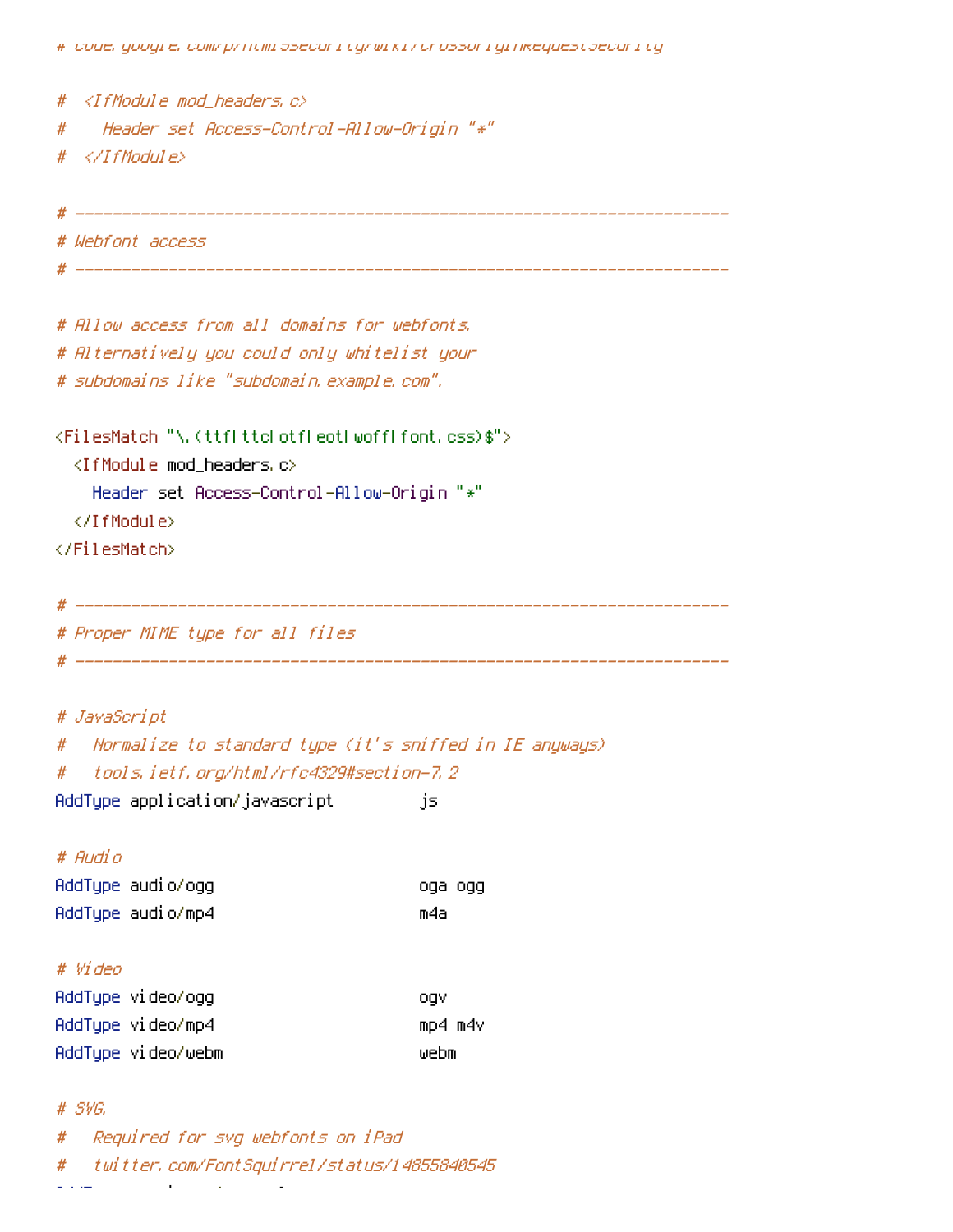|                       | HddType image/svg+xml                     | SVQ SVQZ          |  |  |  |
|-----------------------|-------------------------------------------|-------------------|--|--|--|
| AddEncoding gzip      |                                           | svqz              |  |  |  |
|                       |                                           |                   |  |  |  |
| # Wehfonts            |                                           |                   |  |  |  |
|                       | AddType application/vnd.ms—fontobject eot |                   |  |  |  |
|                       |                                           |                   |  |  |  |
| AddType font/opentype |                                           | otf               |  |  |  |
|                       | AddTupe application/x-font-woff           | woff              |  |  |  |
|                       |                                           |                   |  |  |  |
| # Assorted types      |                                           |                   |  |  |  |
| AddType image/x-icon  |                                           | ico               |  |  |  |
| AddType image/webp    |                                           | ⊎ebp              |  |  |  |
|                       | AddType text/cache-manifest               | appcache manifest |  |  |  |
|                       | AddTupe text/x-component                  | htc               |  |  |  |

AddType application/x-chrome-extension crx

AddType application/x-xpinstall

| AddType application/octet-stream | safariextz |
|----------------------------------|------------|
| AddTupe text/x-vcard             | vefi       |
|                                  |            |
|                                  |            |

# Allow concatenation from within specific js and css files

i xpi

# e.g. Inside of script.combined.js you could have  $\langle t$  --#include file="libs/jquery-1.5.0.min.js" --> #  $\langle$ l --#include file="plugins/jquery, idletimer, js" --> # # and they would be included into this single file.

# This is not in use in the boilerplate as it stands. You may # choose to name your files in this way for this advantage or # concatenate and minify them manually. # Disabled by default.

#<FilesMatch "\.combined\.js\$">

# Options +Includes

# AddOutputFilterByType INCLUDES application/javascript application/json

# SetOutputFilter INCLUDES

#</FilesMatch>

#<FilesMatch "\.combined\.css\$">

Options +Includes #

# AddOutputFilterByType INCLUDES text/css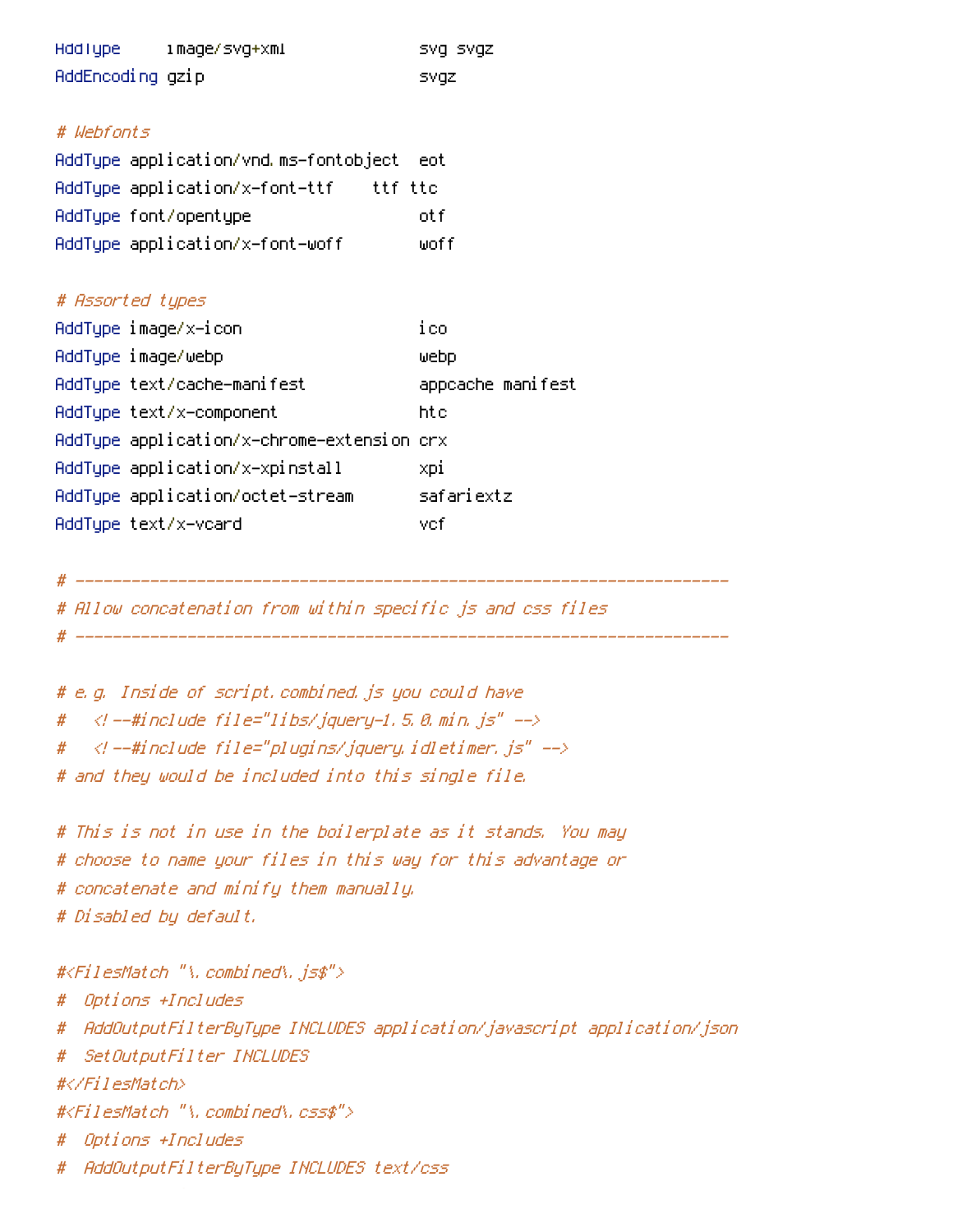# SetOutputFilter INCLUDES #</FilesMatch>

# Gzip compression 

<IfModule mod\_deflate.c>

# Force deflate for mangled headers developer, yahoo, com/blogs/ydn/posts/2010/12/pushing-beyu <IfModule mod\_setenvif.c>

<IfModule mod\_headers.c>

SetEnvIfNoCase ^(Accept-EncodXngLX-cept-EncodingLX(15)L^(15)L-(15))\$ ^((gzipLdeflate)\s+ HAVE\_Accept-Encoding

RequestHeader append Accept-Encoding "gzip, deflate" env=HAVE\_Accept-Encoding

</IfModule>

</IfModule>

## # HTML, TXT, CSS, JavaScript, JSON, XML, HTC:

<IfModule filter\_module>

| FilterDeclare  | <b>COMPRESS</b> |                                                           |
|----------------|-----------------|-----------------------------------------------------------|
| FilterProvider | COMPRESS        | DEFLATE resp=Content-Type \$text/html                     |
| FilterProvider | <b>COMPRESS</b> | DEFLATE resp=Content-Type \$text/css                      |
| FilterProvider | <b>COMPRESS</b> | DEFLATE resp=Content–Type \$text/plain                    |
| FilterProvider | COMPRESS        | DEFLATE resp=Content-Type \$text/xml                      |
| FilterProvider | COMPRESS        | DEFLATE resp=Content-Type \$text/x-component              |
| FilterProvider | COMPRESS        | DEFLATE resp=Content–Type \$application/javascript        |
| FilterProvider | <b>COMPRESS</b> | DEFLATE resp=Content—Type \$application/json              |
| FilterProvider | COMPRESS        | DEFLATE resp=Content-Type \$application/xml               |
| FilterProvider | <b>COMPRESS</b> | DEFLATE resp=Content-Type \$application/xhtml+xml         |
| FilterProvider | COMPRESS        | DEFLATE resp=Content-Type \$application/rss+xml           |
| FilterProvider | COMPRESS        | DEFLATE resp=Content-Type \$application/atom+xml          |
| FilterProvider | <b>COMPRESS</b> | DEFLATE resp=Content—Type \$application/vnd ms—fontobject |
| FilterProvider | <b>COMPRESS</b> | DEFLATE resp=Content-Type \$image/svg+xml                 |
| FilterProvider | <b>COMPRESS</b> | DEFLATE resp=Content-Type \$application/x-font-ttf        |
| FilterProvider | COMPRESS        | DEFLATE resp=Content-Type \$font/opentype                 |
| FilterChain    | <b>COMPRESS</b> |                                                           |
| FilterProtocol | <b>COMPRESS</b> | DEFLATE change=yes; byteranges=no                         |
|                |                 |                                                           |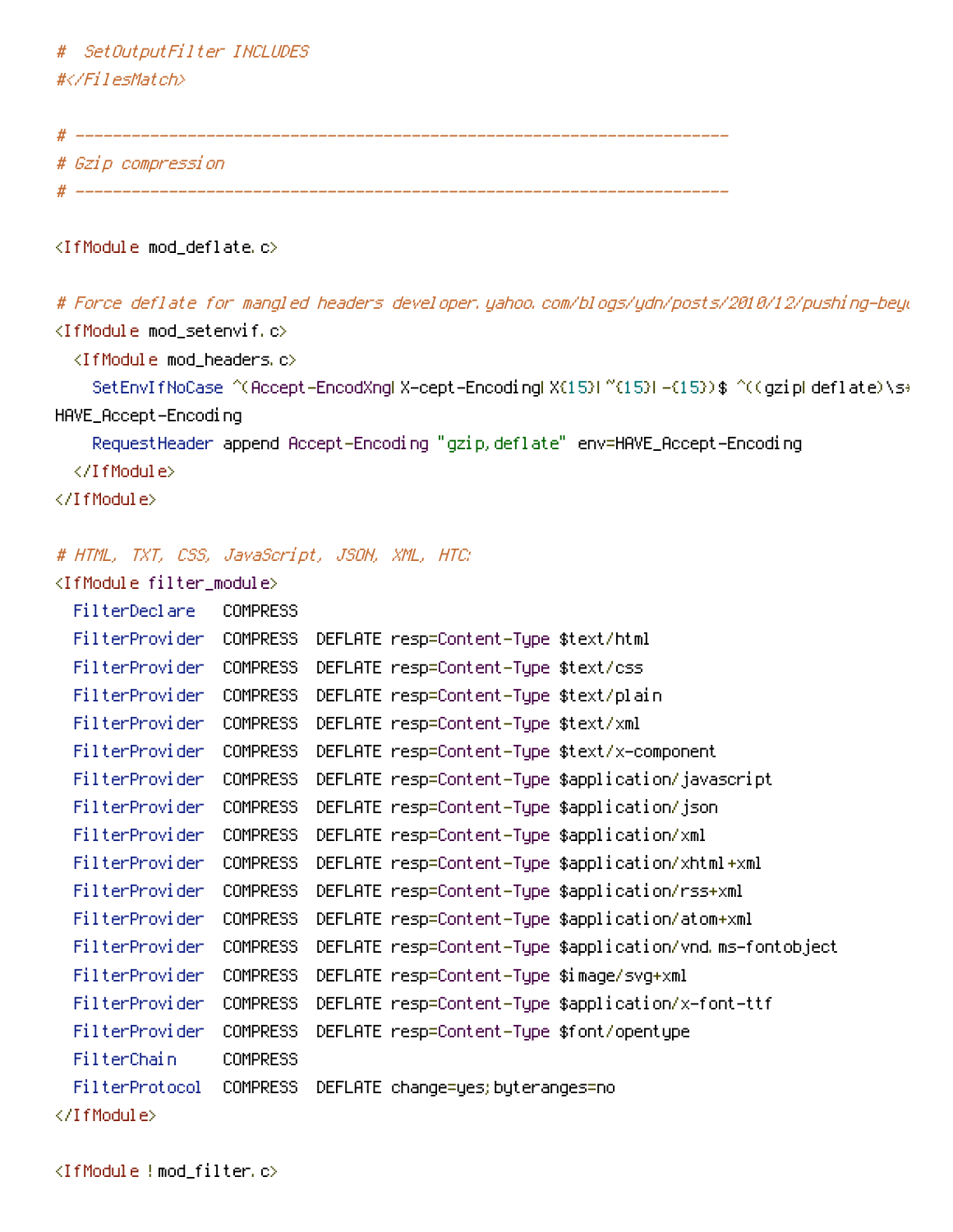## # Legacy versions of Apache

AddOutputFilterByType DEFLATE text/html text/plain text/css application/json AddOutputFilterByType DEFLATE application/javascript AddOutputFilterByType DEFLATE text/xml application/xml text/x-component AddOutputFilterByType DEFLATE application/xhtml+xml application/rss+xml application/atom+> AddOutputFilterByType DEFLATE image/svg+xml application/vnd.ms-fontobject application/x-fo </IfModule>

</IfModule>

| # Expires headers (for better cache control)                             |  |  |  |
|--------------------------------------------------------------------------|--|--|--|
|                                                                          |  |  |  |
|                                                                          |  |  |  |
| # These are pretty far-future expires headers.                           |  |  |  |
| # They assume you control versioning with cachebusting query params like |  |  |  |
| # <script src="application.js?20100608"></script>                        |  |  |  |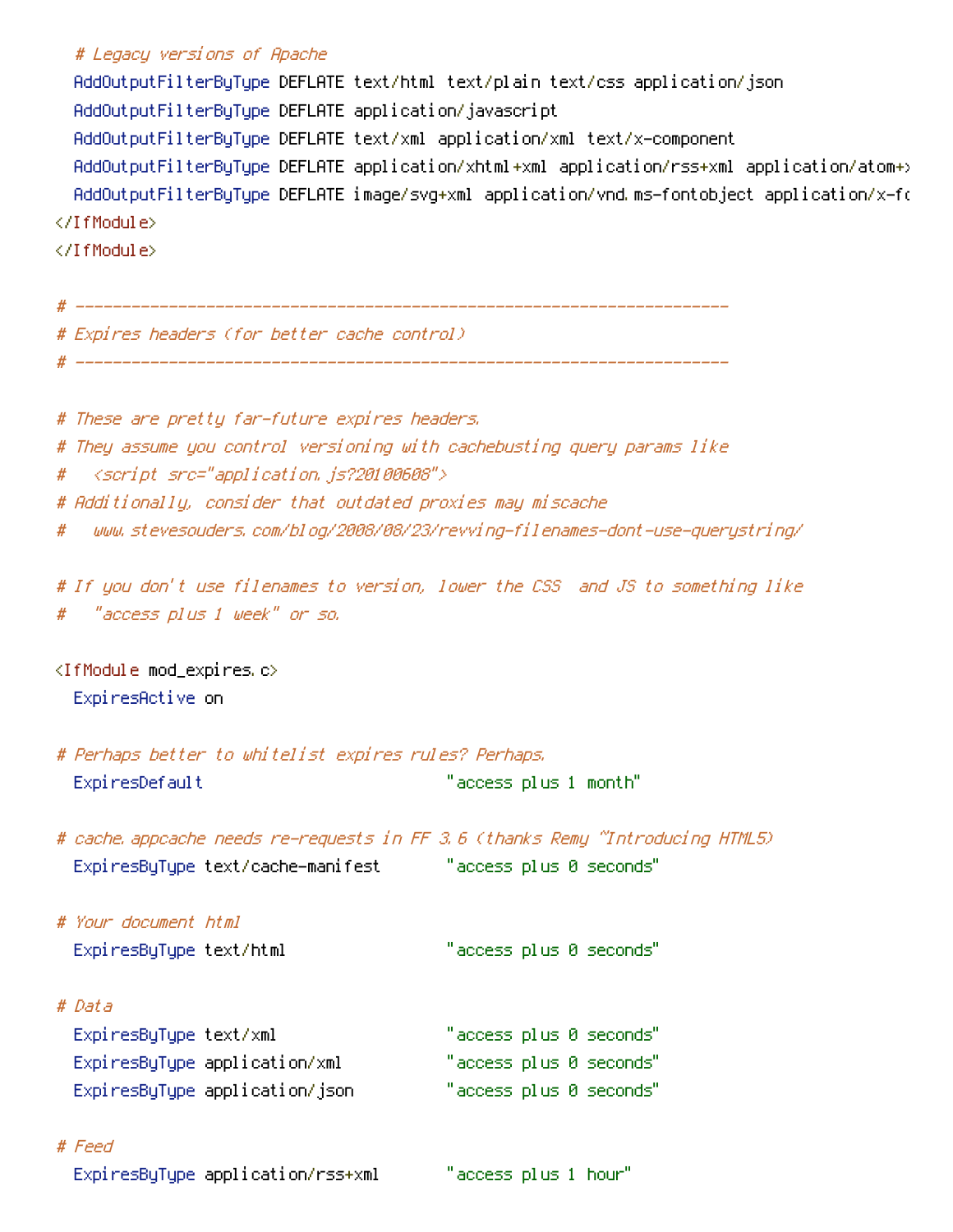| ExpiresByType application/atom+xml                                | "access plus 1 hour"  |
|-------------------------------------------------------------------|-----------------------|
| # Favicon (cannot be renamed)                                     |                       |
| ExpiresByType image/x-icon                                        | "access plus 1 week"  |
| # Media: images, video, audio                                     |                       |
| ExpiresByType image/gif                                           | "access plus 1 month" |
| ExpiresByType image/png                                           | "access plus 1 month" |
| ExpiresByType image/jpg                                           | "access plus 1 month" |
| ExpiresByType image/jpeg                                          | "access plus 1 month" |
| ExpiresByType video/ogg                                           | "access plus 1 month" |
| Expi resByType audio/ogg                                          | "access plus 1 month" |
| ExpiresByType video/mp4                                           | "access plus 1 month" |
| ExpiresByType video/webm                                          | "access plus 1 month" |
| # HTC files (css3pie)                                             |                       |
| ExpiresByType text/x-component                                    | "access plus 1 month" |
| # Webfonts                                                        |                       |
| ExpiresByType font/truetype                                       | "access plus 1 month" |
| ExpiresByType font/opentype                                       | "access plus 1 month" |
| ExpiresByType application/x-font-woff                             | "access plus 1 month" |
| ExpiresByType image/svg+xml                                       | "access plus 1 month" |
| ExpiresByType application/vnd.ms-fontobject "access plus 1 month" |                       |
| # CSS and JavaScript                                              |                       |
| ExpiresByType text/css                                            | "access plus 1 year"  |
|                                                                   |                       |
| <ifmodule mod_headers.c=""></ifmodule>                            |                       |
| Header append Cache-Control "public"                              |                       |
|                                                                   |                       |
|                                                                   |                       |
|                                                                   |                       |
| # ETag removal                                                    |                       |
|                                                                   |                       |

# FileETag None is not enough for every server.

 $\langle$ IfModule mod\_headers.c>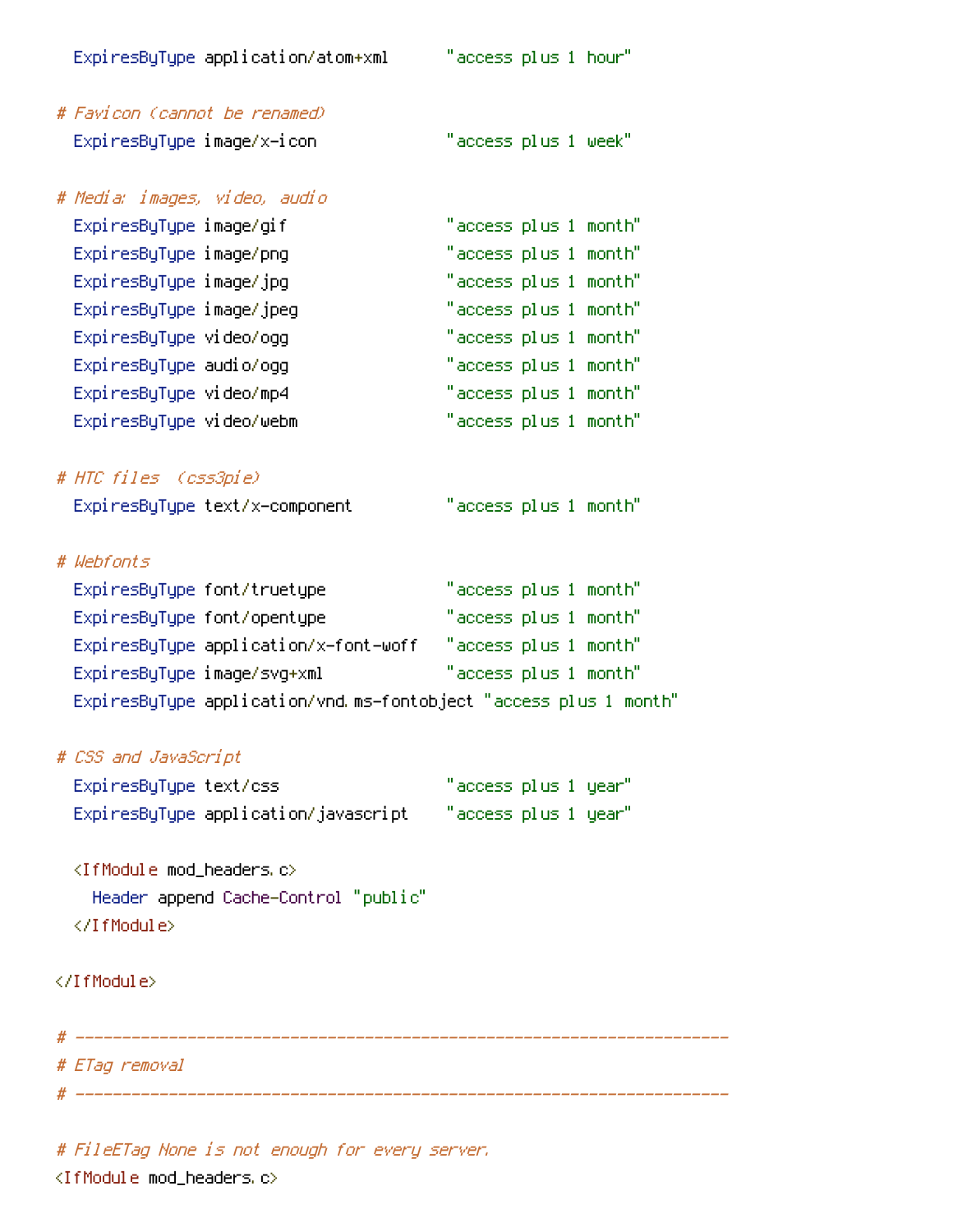Header unset ETag

</TfModule>

```
# Since we're sending far-future expires, we don't need ETags for
# static content.
    developer, yahoo, com/performance/rules, html #etags
#
FileETag None
```
# \_\_\_\_\_\_\_\_\_\_\_\_\_\_\_\_\_\_ Stop screen flicker in IE on CSS rollovers # The following directives stop screen flicker in IE on CSS rollovers – in # combination with the "ExpiresByType" rules for images (see above). If # needed, un-comment the following rules. # BrowserMatch "MSIE" brokenvary=1 # BrowserMatch "Mozilla/4.[0-9]{2}" brokenvary=1 # BrowserMatch "Opera" ! brokenvary # SetEnvIf brokenvary 1 force-no-vary # Cookie setting from iframes # Allow cookies to be set from iframes (for IE only) # If needed, uncomment and specify a path or regex in the Location directive # <IfModule mod headers.c>  $\langle Location \rangle$ # Header set P3P "policyref=\"/w3c/p3p.xml\", CP=\"IDC DSP COR ADM DEVi TAIi PSA PSD IVA #  $CNTX''''$  $#$ </Location>  $# \langle \angle I$ f Modul e $\rangle$ # \_\_\_\_\_\_\_\_\_\_\_\_\_\_ # Start rewrite engine 

# Turning on the rewrite engine is necessary for the following rules and features. # FollowSumLinks must be enabled for this to work.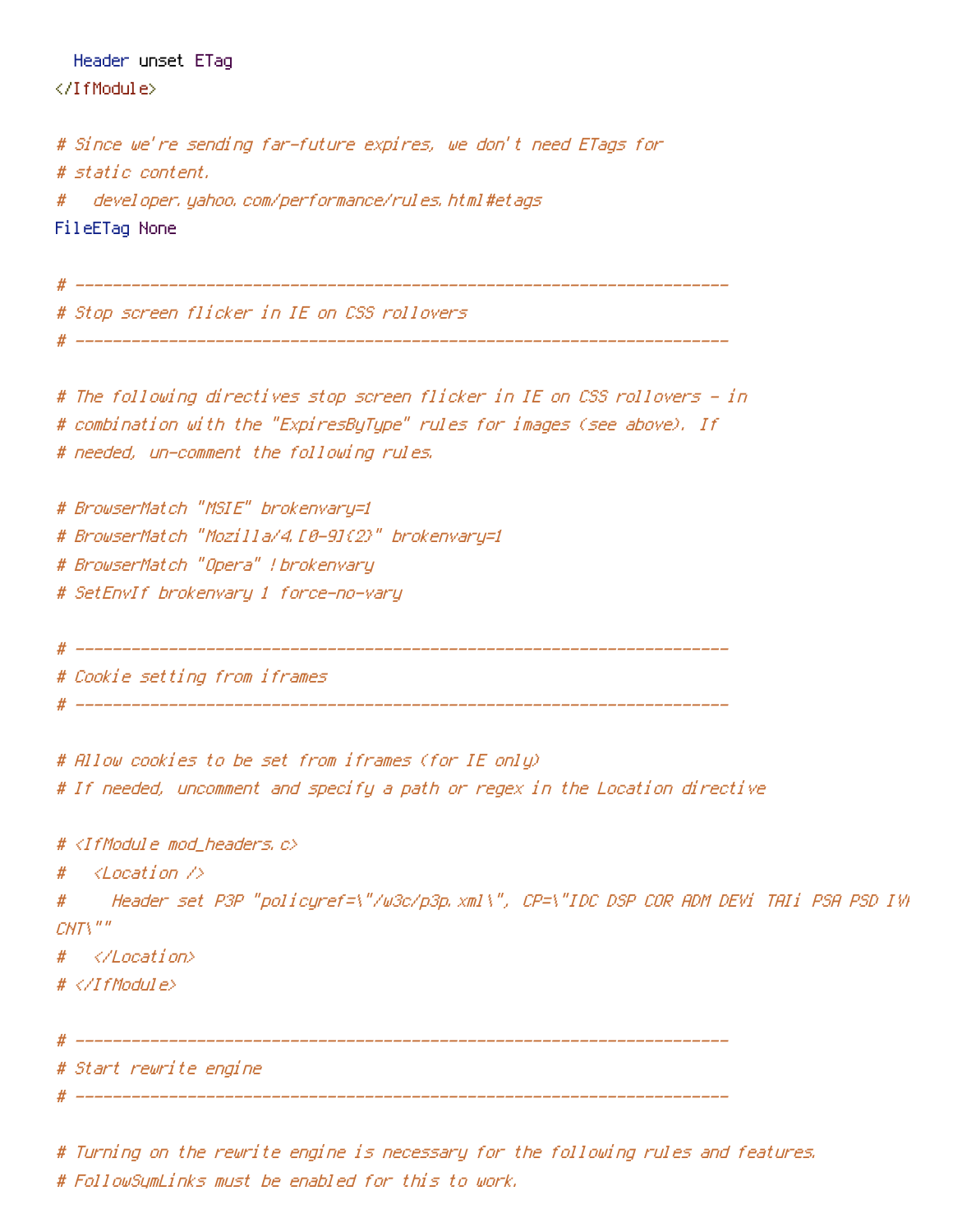<IfModule mod\_rewrite.c> Options +FollowSymlinks RewriteEngine On </IfModule>

# Suppress or force the "www." at the beginning of URLs ( # -----------------------

# The same content should never be available under two different URLs - especially not with # without "www." at the beginning, since this can cause SEO problems (duplicate content). # That's why you should choose one of the alternatives and redirect the other one.

# By default option 1 (no "www.") is activated. Remember: Shorter URLs are sexier. # no-www.org/faq.php?q=class\_b

# If you rather want to use option 2, just comment out all option 1 lines # and uncomment option 2. # IMPORTANT: NEVER USE BOTH RULES AT THE SAME TIME!

# Option 1: # Reurite "www.example.com -> example.com"

<IfModule mod rewrite.c> RewriteCond %(HTTPS) != on RewriteCond %(HTTP\_HOST) ^www\.(,+)\$ [NC] RewriteRule ^ http://%1%(REQUEST\_URI) [R=301,L] </IfModule>

# Option 2: # To rewrite "example.com -> www.example.com" uncomment the following lines. # Be aware that the following rule might not be a good idea if you # use "real" subdomains for certain parts of your website.

# <IfModule mod\_rewrite.c> RewriteCond %(HTTPS) !=on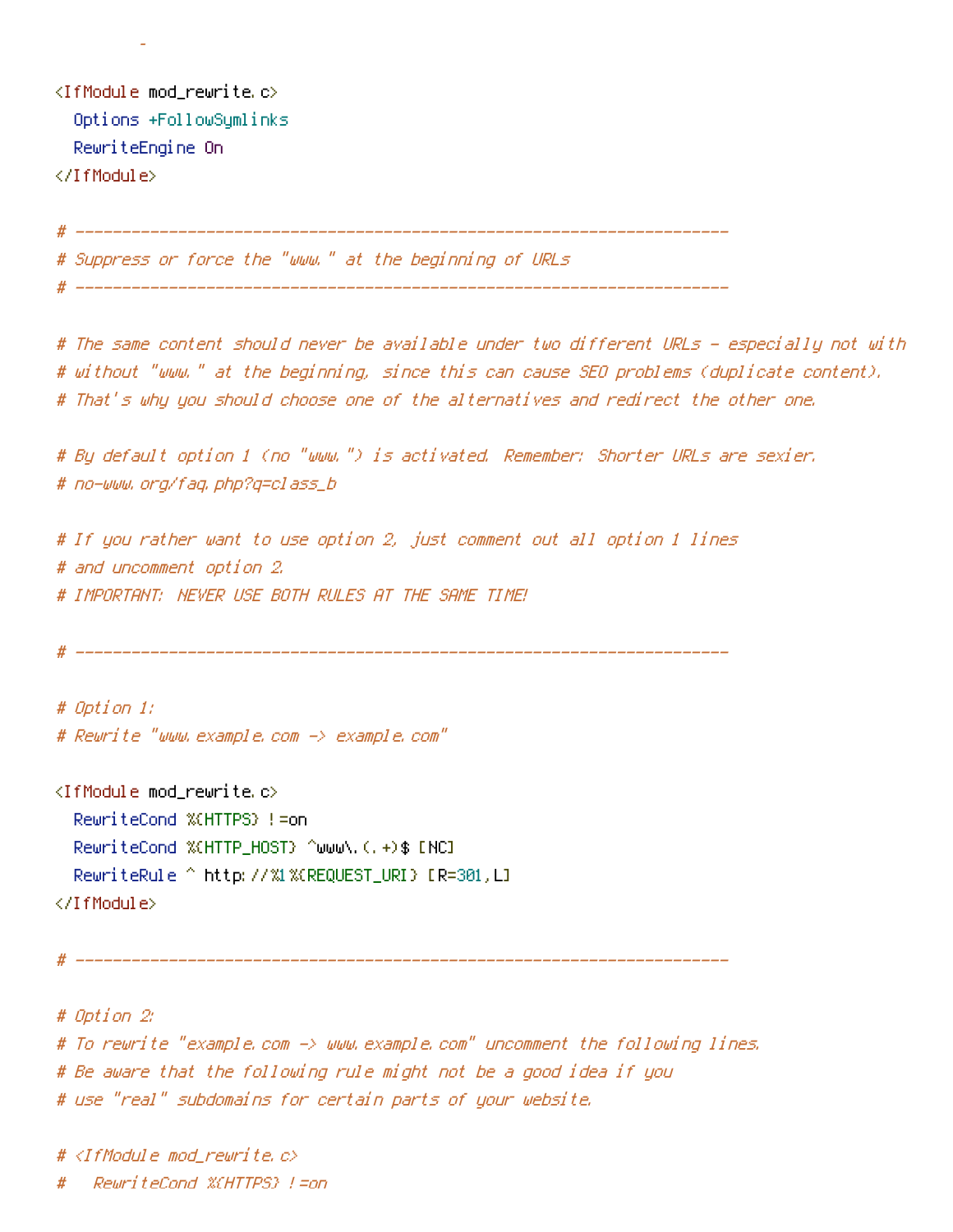```
a comparativa de la comparativa de la construcción de la comparación de la comparación de la comparativa de la
w
  RewriteCond %{HTTP_HOST} !^www\..+$ [NC]
#
  #
# \langle \angle IfModule>
# Built-in filename-based cache busting
```
# If you're not using the build script to manage your filename version revving, # you might want to consider enabling this, which will route requests for # /css/style.20110203.css to /css/style.css

```
# To understand why this is important and a better idea than all.css?v1231,
# read: github.com/paulirish/html5-boilerplate/wiki/Version-Control-with-Cachebusting
```
# Uncomment to enable.

- # <IfModule mod\_rewrite.c>
- RewriteCond %(REQUEST\_FILENAME) !-f #
- # – RewriteCond %(REQUEST\_FILENAME) !–d
- ReuriteRule  $\hat{C}$ , +) \, (\d+) \, (jslcsslpngljpglgif) \$ \$1, \$3 [L] #
- # </IfModule>

# ------------

# Prevent SSL cert warnings

# Rewrite secure requests properly to prevent SSL cert warnings, e.g. prevent # https://www.example.com when your cert only allows https://secure.example.com # Uncomment the following lines to use this feature.

# <IfModule mod rewrite.c>

- #
- # RewriteRule ^ https://example-domain-please-change-me.com%(REQUEST\_URI} [R=301,LI # </IfModule>

Prevent 404 errors for non-existing redirected folders

# without -MultiWiews, Anache will give a 404 for a rewrite if a folder of the same name dow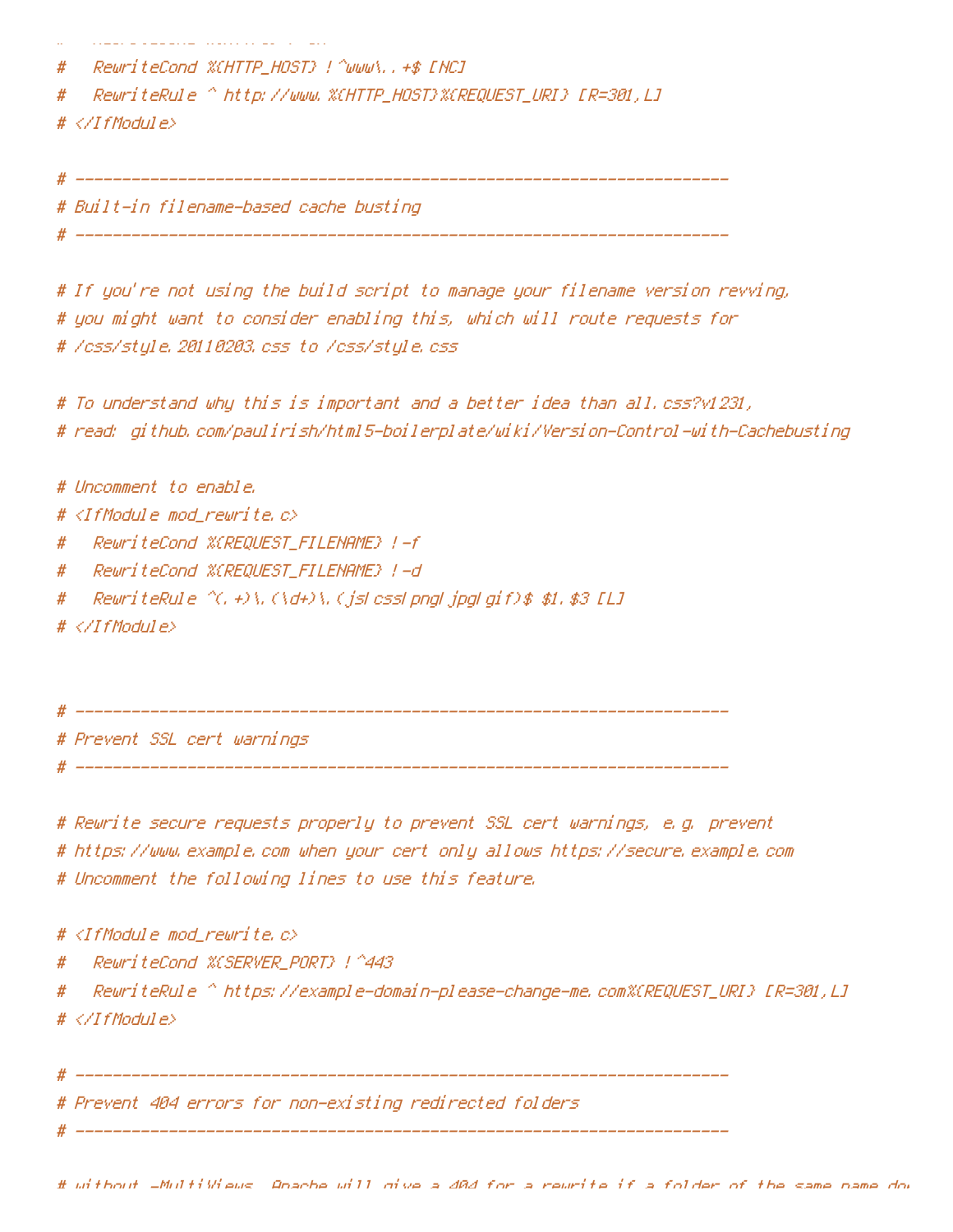without modifiers apache will give a HoH for a rewite in a following the band of the same name do e.g. /blog/hello : webmasterworld.com/apache/3808792.htm

Options -MultiViews

# Custom 404 page

# You can add custom pages to handle 500 or 403 pretty easily, if you like. ErrorDocument 404 /404.html

# UTF-8 encodina 

# Use UTF-8 encoding for anything served text/plain or text/html AddDefaultCharset utf-8

# Force UTF-8 for a number of file formats AddCharset utf-8 .html .css .js .xml .json .rss .atom

```
# A little more security
```
# Do we want to advertise the exact version number of Apache we're running? # Probably not. ## This can only be enabled if used in httpd.conf - It will not work in .htaccess # ServerTokens Prod

# "-Indexes" will have Apache block users from browsing folders without a default document # Usually you should leave this activated, because you shouldn't allow everybody to surf the # every folder on your server (which includes rather private places like CMS system folders) Options -Indexes

```
# Block access to "hidden" directories whose names begin with a period. This
# includes directories used by version control systems such as Subversion or Git.
\langleIfModule mod rewrite.c\rangleReariteRule "(2) \wedge " = [F]
</IfModule>
```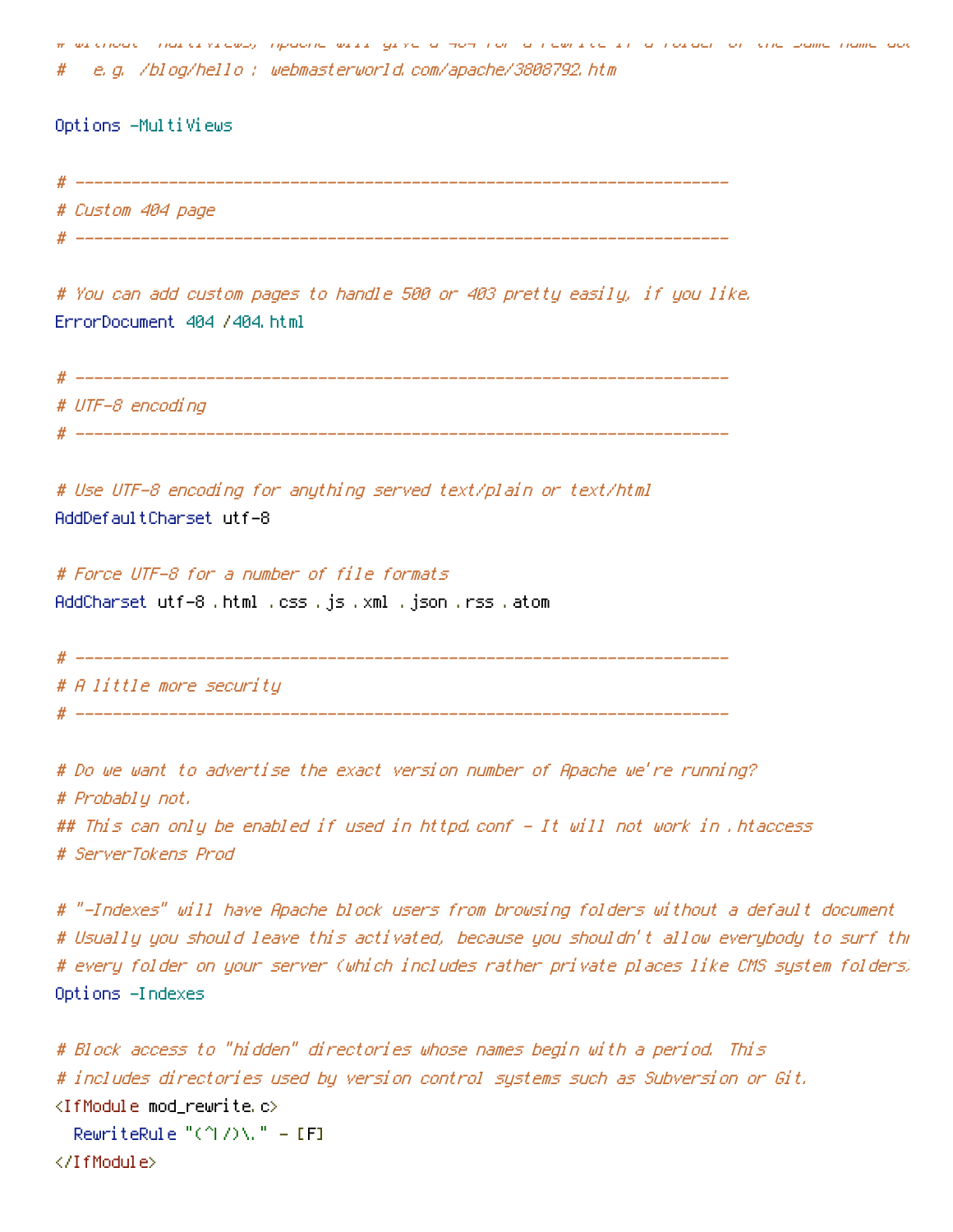```
# If your server is not already configured as such, the following directive
# should be uncommented in order to set PHP's register_globals option to OFF.
# This closes a major security hole that is abused by most XSS (cross-site
# scripting) attacks. For more information: http://php.net/register_globals
# IF REGISTER GLOBALS DIRECTIVE CAUSES 500 INTERNAL SERVER ERRORS ;
# Your server does not allow PHP directives to be set via .htaccess, In that
# case you must make this change in your php.ini file instead. If you are
# using a commercial web host, contact the administrators for assistance in
# doing this. Not all servers allow local php.ini files, and they should
# include all PHP configurations (not just this one), or you will effectively
# reset everything to PHP defaults. Consult www.php.net for more detailed
# information about setting PHP directives.
# php_flag register_globals Off
# Rename session cookie to something else, than PHPSESSID
# php_value session.name sid
# Do not show you are using PHP
# Note: Move this line to php.ini since it won't work in .htaccess
# php_flag expose_php Off
# Level of log detail - log all errors
# php_value error_reporting -1
# Write errors to log file
# php_flag log_errors On
# Do not display errors in browser (production – Off, development – On)
# php_flag display_errors Off
# Do not display startup errors (production - Off, development - On)
# php_flag display_startup_errors Off
# Format errors in plain text
# Note: Leave this setting 'On' for xdebug's var_dump() output
```
# php\_flag html\_errors Off